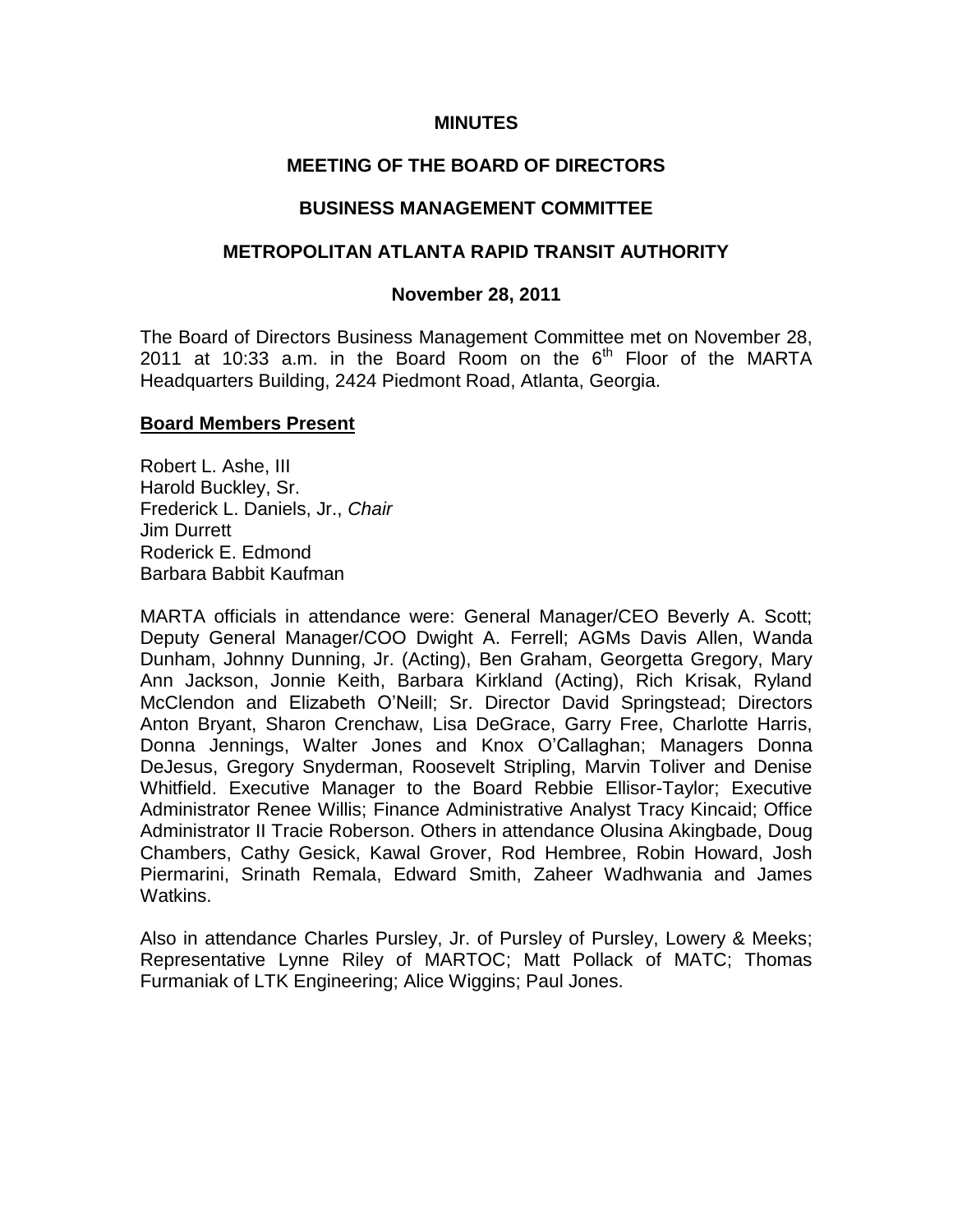# **Approval of the October 31, 2011 Business Management Committee Meeting Minutes**

On motion by Mr. Durrett seconded by Mrs. Kaufman, the minutes were unanimously approved by a vote of 6 to 0, with 6 members present.

### **Resolution Authorizing the Execution of a Grant from the Federal Transit Administration for the Regional Breeze Card Implementation Project**

Mr. O'Callaghan presented this resolution for Board of Directors' approval authorizing the General Manager/CEO or her delegate to execute a Federal Transit Administration (FTA) grant on behalf of MARTA that would provide \$5,920,000 for the Regional Breeze Card Implementation Project. The resolution also authorizes the execution of corresponding sub-grant agreements, which would pass-through a portion of these FTA funds to the Atlanta Regional Commission (ARC) and certain other transit operators within the region.

Dr. Edmond asked if this can be modified to keep the Breeze system in line with technological advances.

Dr. Scott said most of the money is for the original set-up of Breeze. An audit showed that other operators within the region should have been contributing more.

Mr. Daniels asked if the grant covers operating cost for the next five years.

Dr. Scott said it does.

Mr. Daniels asked if MARTA should be looking at the development of the next system.

Dr. Scott agreed, noting that a discussion took place at RTC and it was suggested it be a part of RTC's Work Plan.

Mr. Ashe asked if the system changes within the five-year preventative maintenance period can funds be moved to operating.

Dr. Scott said that is not foreseeable. Until all parties can decide what will be done, the region is not funding anything new.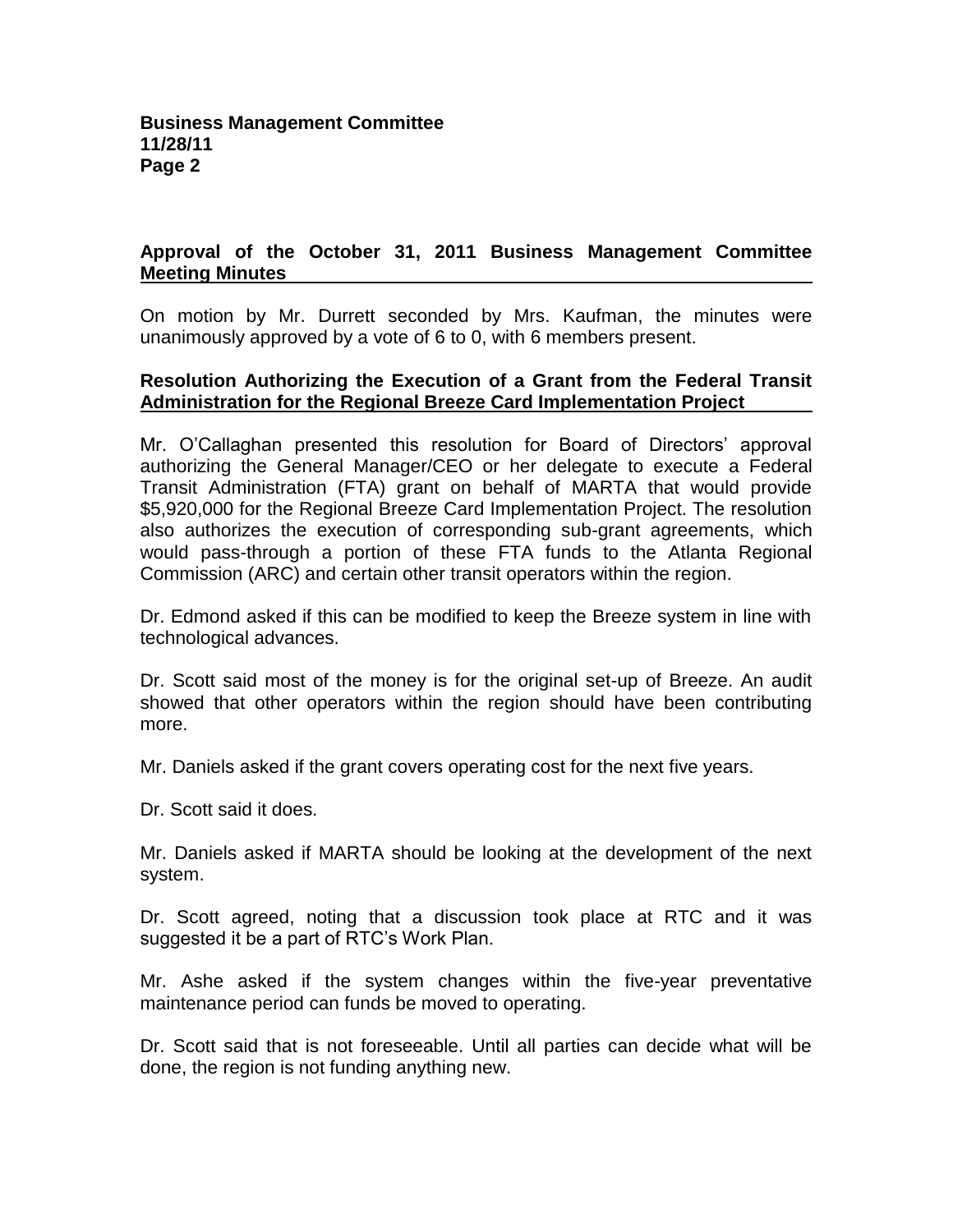Mr. Daniels asked if the State agrees upon a new system will the funds be redirected.

Dr. Scott said the funds would have to be redirected through a Federal program.

On motion by Mr. Durrett seconded by Mr. Buckley, the resolution was unanimously passed by a vote of 6 to 0, with 6 members present.

# **Resolution Authorizing the Execution of a Federal Transit Administration New Freedom Program Subgrant Agreement with Gwinnett County**

Mr. O'Callaghan presented this resolution for Board of Directors' approval authorizing the General Manager/CEO or her delegate to execute, on behalf of MARTA, a Federal Transit Administration (FTA) New Freedom Program Subgrant Agreement with Gwinnett County, which would pass-through \$158,766

in FTA New Freedom funding to the County. Gwinnett County's Department of Senior Services will utilize this funding to implement a Voucher Program to support transportation for persons with disabilities within the County.

On motion by Mr. Durrett seconded by Mrs. Kaufman, the resolution was unanimously passed by a vote of 6 to 0, with 6 members present.

# **Resolution Authorizing the Execution of a Federal Transit Administration New Freedom Program Subgrant Agreement with Clayton County**

Mr. O'Callaghan presented this resolution for Board of Directors' approval authorizing the General Manager/CEO or her delegate to execute, on behalf of MARTA, a Federal Transit Administration (FTA) New Freedom Program Subgrant Agreement with Clayton County, which would pass-through \$50,572.50 in FTA New Freedom funding to the County. Clayton County's Department of Senior Services would utilize this funding to implement a Voucher Program to support non-emergency medical transportation for persons with disabilities within the County.

On motion by Mr. Durrett seconded by Mrs. Kaufman, the resolution was unanimously passed by a vote of 6 to 0, with 6 members present.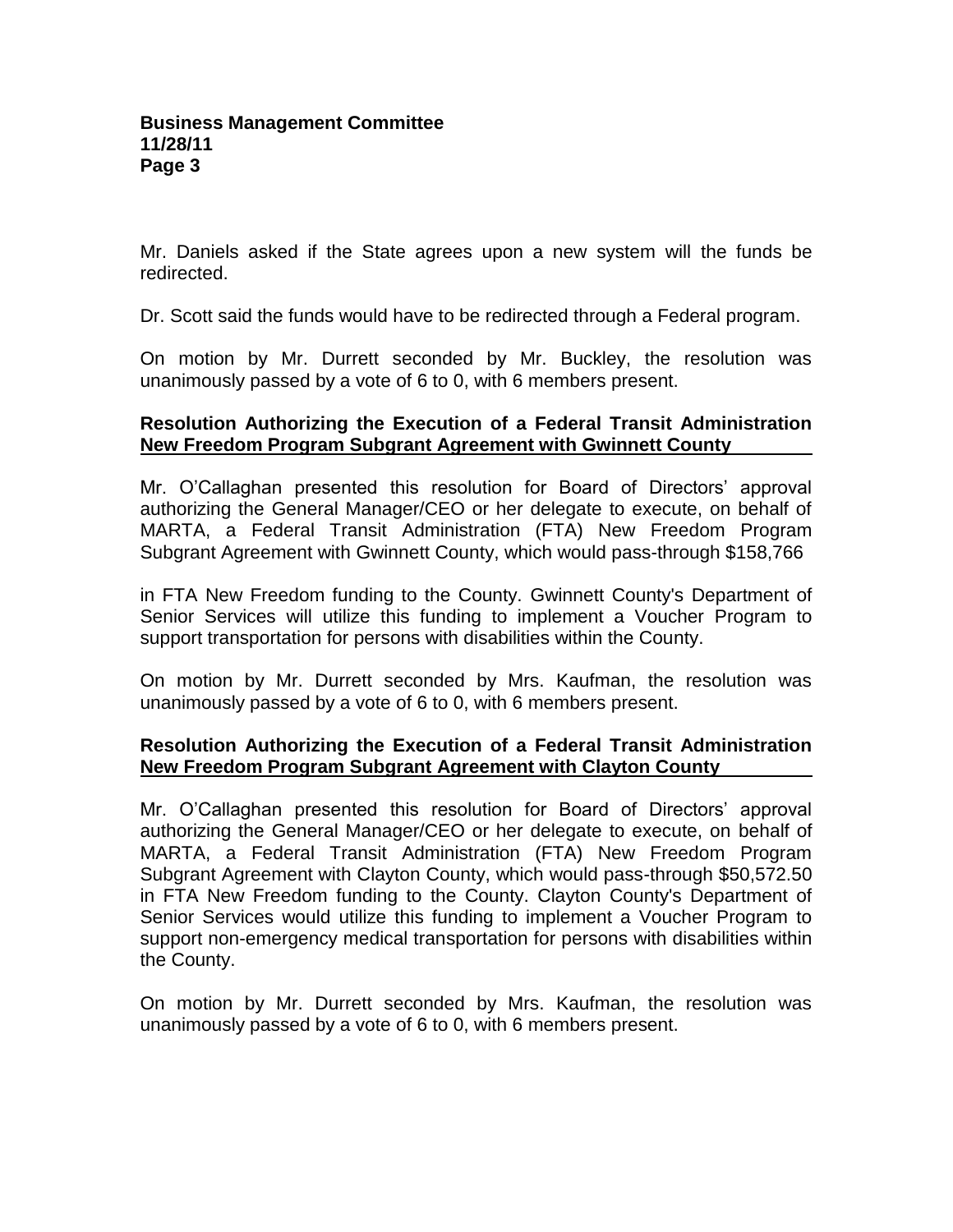# **Resolution Authorizing Replacement of MARTA's Excess Operating Property and Liability Insurance Coverage**

Mrs. Jennings presented this resolution for Board of Directors' approval authorizing the General Manager/CEO or her delegate to effect placement of MARTA's Excess Operating Property and Liability Insurance Coverage for a period of one-year effective January 1, 2012 to January 1, 2013 based on the proposals received by MARTA's insurance broker of record, MARSH USA, for a total program cost of \$2,877, 775.

Mr. Daniels asked what can be done to lower the premium.

Mrs. Jennings said MARTA markets internationally. This was the best available price.

On motion by Mr. Durrett seconded by Mrs. Kaufman, the resolution was unanimously passed by a vote of 6 to 0, with 6 members present.

# **Briefing – Financial Highlights**

Mr. Allen briefed the Committee on September Fiscal Year-to-Date 2012 Budget Variance Analysis and Financial Key Performance Indicators.

- On a September YTD basis, actual Revenues were favorable by \$2.2M, or 2.5%, primarily due to the combined effects of the following:
	- $\circ$  Passenger Revenue was higher than budget due to ridership being higher than projected – this is consistent, although on a declining rate, with the twelve month trend following the last fare increase and service reductions implemented last year
	- $\circ$  Sales Tax receipts slightly under-performing relative to plan on a September YTD basis as forecasted by the Georgia State Economic Forecasting Center
	- o Station Parking slightly higher at 3.2% above forecast
	- o Lease income, particularly TOD Ground Leases slightly above forecast (1.5%)
- On an September YTD basis, net operating budget Expenses were favorable by \$1.7M
	- o Salaries & Wages were favorable by 9.4%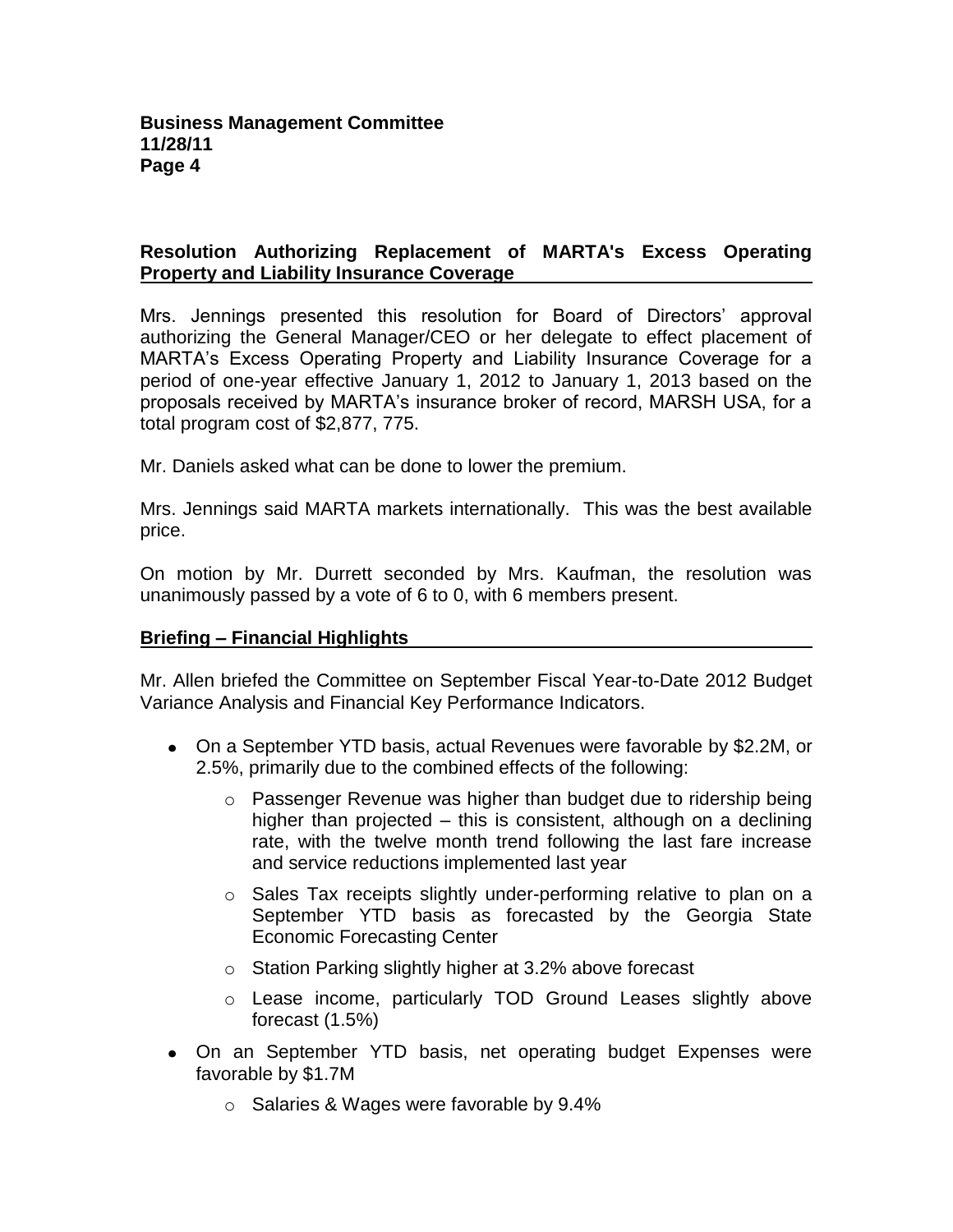- o Overtime expenses were 12.4% under budget
- o Benefits were unfavorable by 5.4%
- o Contractual Services were \$0.2M over budget
- o CNG Fuel was 8.3% over budget
- o Diesel Fuel was 5.7% over budget
- o Other Materials & Supplies were unfavorable by \$0.4M
- o Other Non-Labor was on target
- o Capital charges were on target
- Sales Tax Subsidy
	- o The YTD actual Net Operating Loss (deficit) of \$5.8M requires a sales tax subsidy of 64.9%
	- o The annual budgeted Sales Tax Subsidy is 64.5%
- September budget variance was favorable at -0.23% under budget; budget variance YTD remains favorable at -1.67% under budget
- Combined Ridership for the month of September was 12.9M unlinked passenger boardings, exceeding the forecasted total by 9.6%; Combined Ridership of 37.5M unlinked trips YTD exceeded the forecast by 4%
- Cost per Bus Passenger Trip of \$2.95 in September is better than the forecast of \$3.44 by 14.2%; YTD Cost per Bus Passenger Trip was 10.6% better than forecasted
- Rail Cost per Passenger Trip of \$2.16 in September was better than the forecast of \$2.26 by 4.4%; YTD Rail Cost per Passenger Trip was better than the forecast by 0.5%
- Cost per MARTA Mobility Passenger Trip of \$30.13 in September was better than the forecast by 6.3%; YTD Cost per MARTA Mobility Passenger Trip was better than forecast by 5%

Dr. Edmond asked if MARTA employees are aware of the cost savings of Kaiser over Cigna.

Mrs. Kirkland said the Authority implemented a massive communication effort to educate employees on the available health care plans.

Dr. Edmond asked if that information can be communicated to employees again.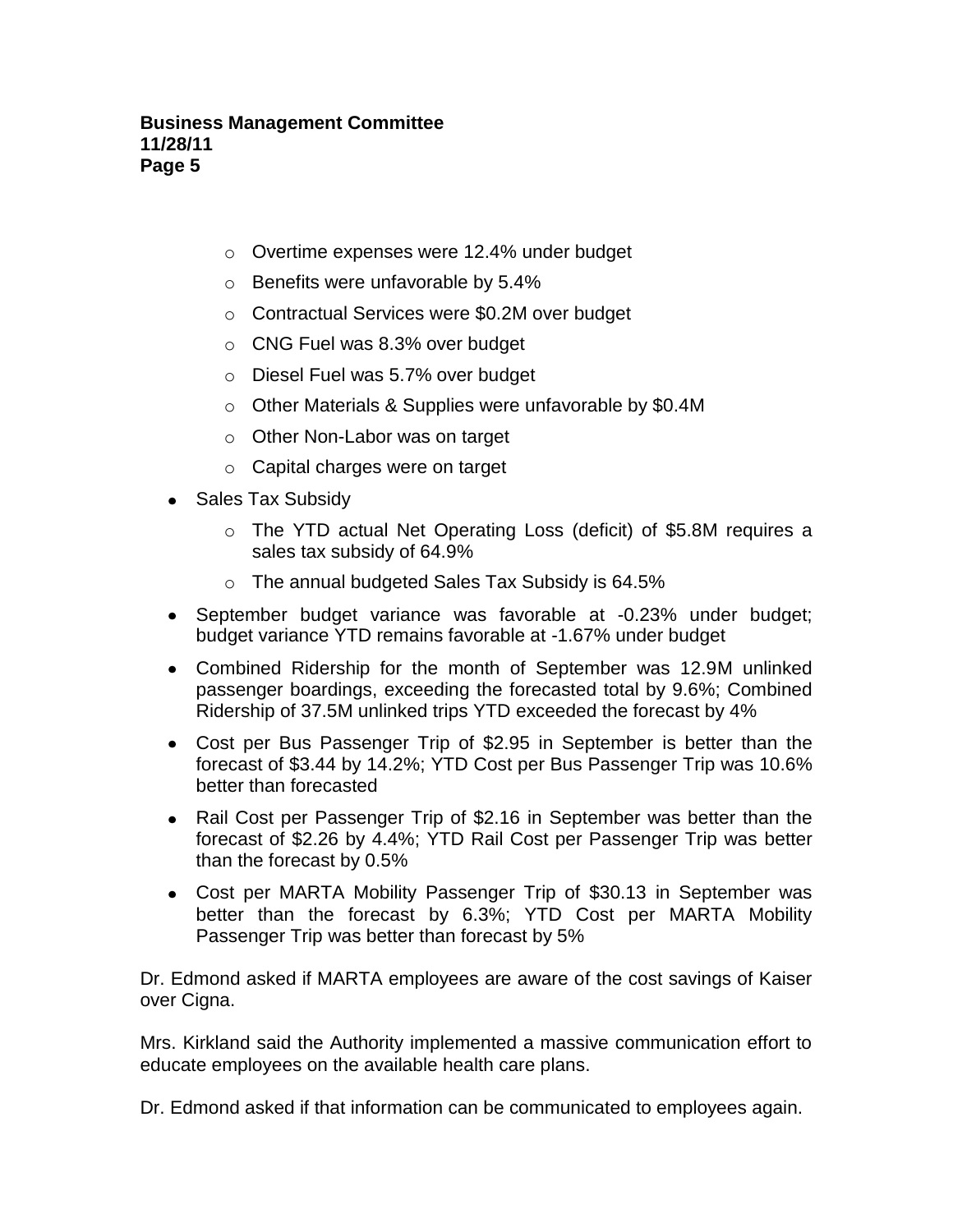### **Business Management Committee 11/28/11 Page 6**

Mrs. Kirkland said this is done every year prior to open enrollment.

Mr. Daniels asked why are employees choosing Cigna if Kaiser costs less.

Dr. Scott said an upcoming employee survey will ask that question. She added that Kaiser is newer to the region and employees may be less familiar with it.

Dr. Edmond said the big issue here is choice. He added that a more aggressive campaign should be implemented.

### **Briefing – Key Performance Indicator (KPI) Update**

Mr. Ferrell briefed the Committee on the September 2011 and September Yearto-Date Fiscal Year 2012 Key Performance Indicators.

- All four Financial KPIs continue to perform better than the September and September YTD Fiscal Year 2012
	- o YTD combined Ridership KPI exceeded forecast by 1.4M (3.9%) unlinked passenger trips
- Customer Service KPIs, measuring the aggregate responsiveness of MARTA's Customer Service Centers, continue to better than the YTD targets
- Bus Operations
	- o Bus OTP, although below the Target for the Fiscal Year, continues to exhibit an improving trend relative to the same YTD period last year
	- o MDBF and MDBSI were below both the FY 2012 goal and the same period last year – however, MDBF improved by almost 6% over August's performance level which saw a drop of 100 HVACrelated mechanical failures. At a MDBF level of 2,860 in the month, over 95% of the annual goal was achieved. MDBSI fell 5% relative to August's performance primarily due to delays and accidents associated with operations from the Perry garage
	- $\circ$  Bus Complaints per 100K boardings totaled 6.60 in the month of September. Monthly and YTD performance continues to outperform both the FY 2012 goal as well as the same YTD FY 2011 time period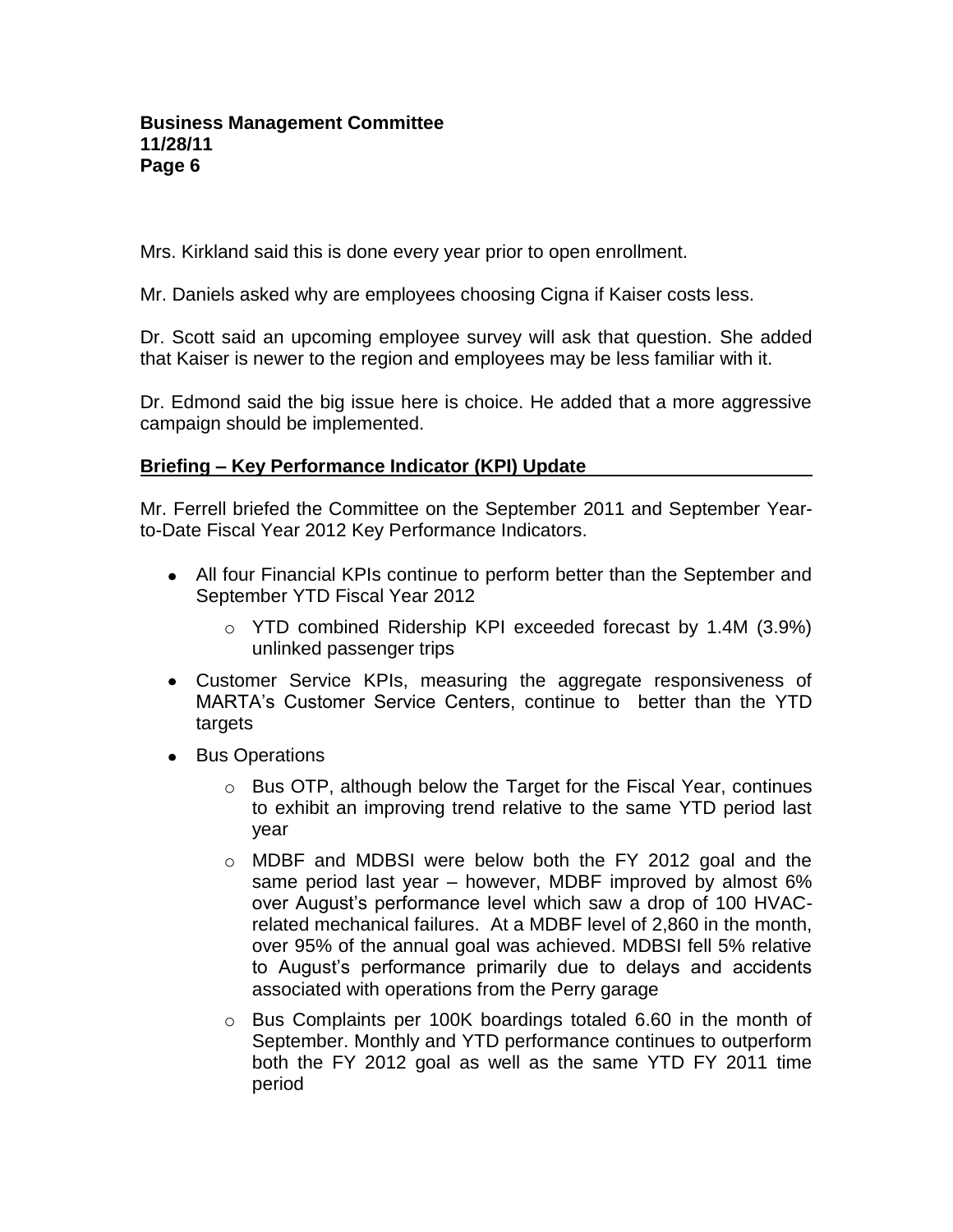- Rail Operations
	- o Rail OTP, both in September and on a September YTD basis, exceeded the annual goal of 97.5%
	- o Rail MDBF exhibited a 30% improvement in monthly performance, from 20,738 in August to 27,213 in September – at this level of performance, the annual goal of 25,000 miles between reportable mechanical failures was exceeded by 8.9%
	- o MDBSI and Complaints, both on a monthly and YTD basis, continue to perform better than goal
- $\bullet$ Mobility Operations
	- o Mobility OTP, MDBF, MDBSI and two KPIs measuring responsiveness of Mobility Reservation Services have missed their monthly and YTD targets mostly due to continuously increasing demand, mechanical defects and software outages.
	- o Trip Denial Rate continues to be maintained at zero
	- o Mobility Complaint Rate per 1K boardings continues to perform significantly better than goal
- Facilities Operations
	- o Escalator Availability, while missing the YTD goal of 98%, has significantly improved at 92.52% relative to the same period last year at 85.26%
	- $\circ$  YTD Elevator Availability remains virtually on goal at 97.68% over the three month reporting period
- Safety & Security
	- o Part I Crime Rate of 2.87 in September exhibited a decline of almost 19% from the August 2012 YTD rate of 3.65 due in part to aggressive assignment of police personnel on trains, buses and in stations
	- o Bus Collisions, per 100K miles in September declined to 2.13, the lowest monthly rate achieved over the last twelve month reporting period
	- o Mobility Collisions per 100K in September was better than goal for the third consecutive month in FY 2012